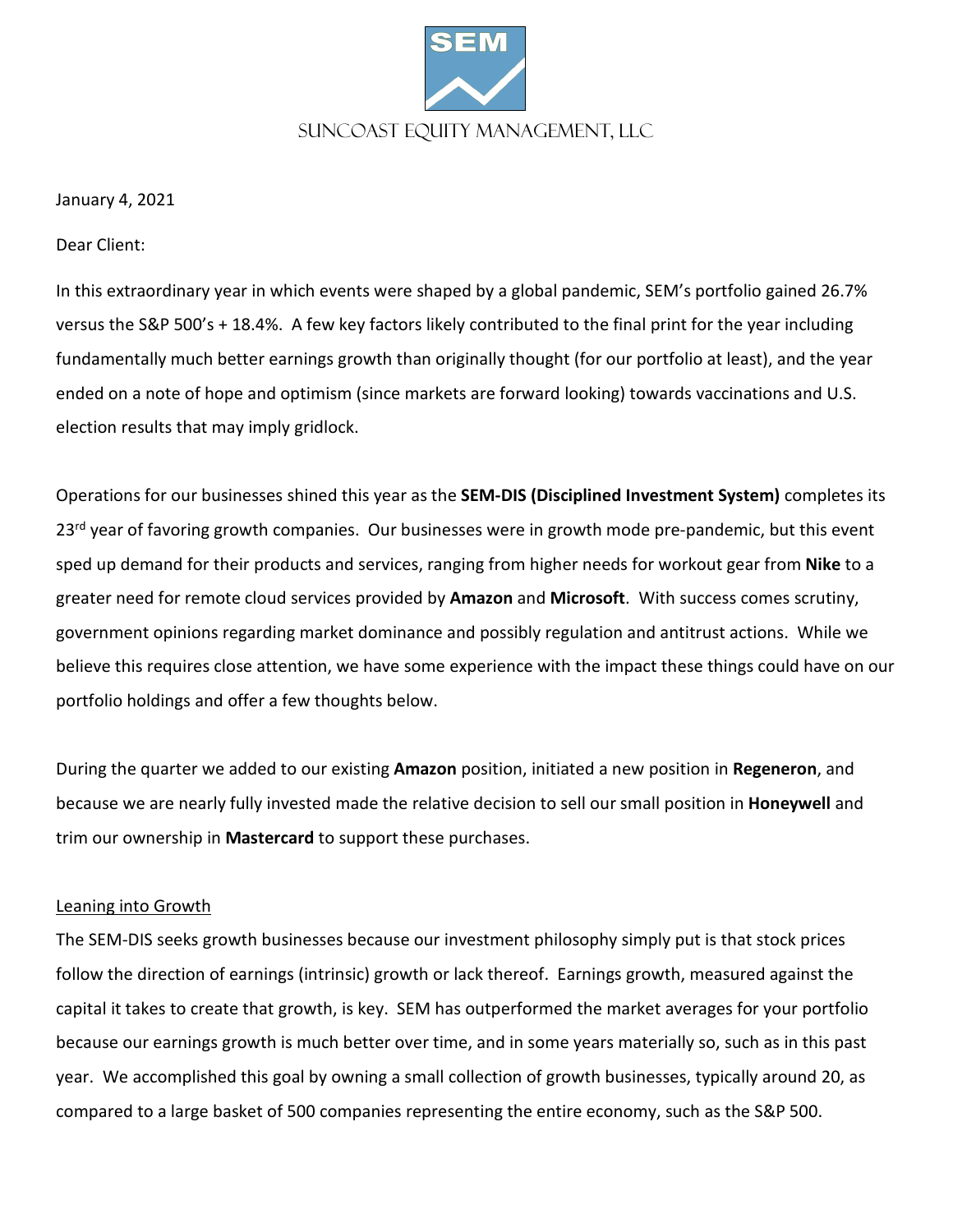At Covid-19's early onset the 2020 outlook for the economy and earnings collapsed; earnings estimates' for SEM's portfolio and the S&P 500 according to Reuters/Eikon were in the -5% and -30% range, respectively. For perspective, the lowest earnings growth year we experienced in our twenty-three-year history was +5% range in 2009. Fast forward through to yearend and at this point the earnings outlook for 2020 dramatically improved to +10% for SEM, compared to some improvement but still deep decline of -20% for the S&P 500. An early look into 2021 projections are for growth of +12% for SEM versus the S&P earnings significant recovery from 2020 but still essentially flat compared to 2019.

Companies that exhibit growth characteristics can have long runaways borne out of internally developed innovation and structural shifts within the economy. They can have so much strength that they power through recessions or other economic declines triggered by events such as the pandemic. One structural shift taking place over the last 15+ years is the way a business attracts the attention of buyers of its products and services, in other words advertising. Some 40 years ago Warren Buffett made his first investment in newspapers, one of the more successful conduits of effective advertising at that time. Now, for the first time, the majority of U.S. advertising will be done on digital platforms like **Google (GOOG)**, **Facebook (FB)** and **Amazon (AMZN)**, rather than TV, radio, magazines, and newspapers. Marketers are expected to have spent \$110 billion on digital ads in 2020 (not including political ads), which would represent 51% of total ad spend according to GroupM, a division of WPP which is the world's largest advertising company. That's up from 33% in 2017. The growth in the digital ad industry is supported by several advantages over traditional media, like the ability to target very specific audiences and get higher return on investment (ROI) based on quantifiable results. Creative costs are low with ad tools from GOOG, FB, AMZN and **Adobe (ADBE)** to help even small and mid-size businesses create professional content.

Strong revenue growth and increasing profitability are what led us to our initial purchase of GOOG in 2008 and FB in 2016. More recently AMZN began selling digital ads based on its trove of consumer data and is one of the main reasons we initiated a position in 2019, as well as its Amazon Web Services (AWS) and its third-party seller Marketplace. With broad based growth in its most recent quarter in digital ads +51%, AWS +29% and third-party sellers +55%, we increased our AMZN position in the belief that revenues and margins will continue to experience double digit growth for several years.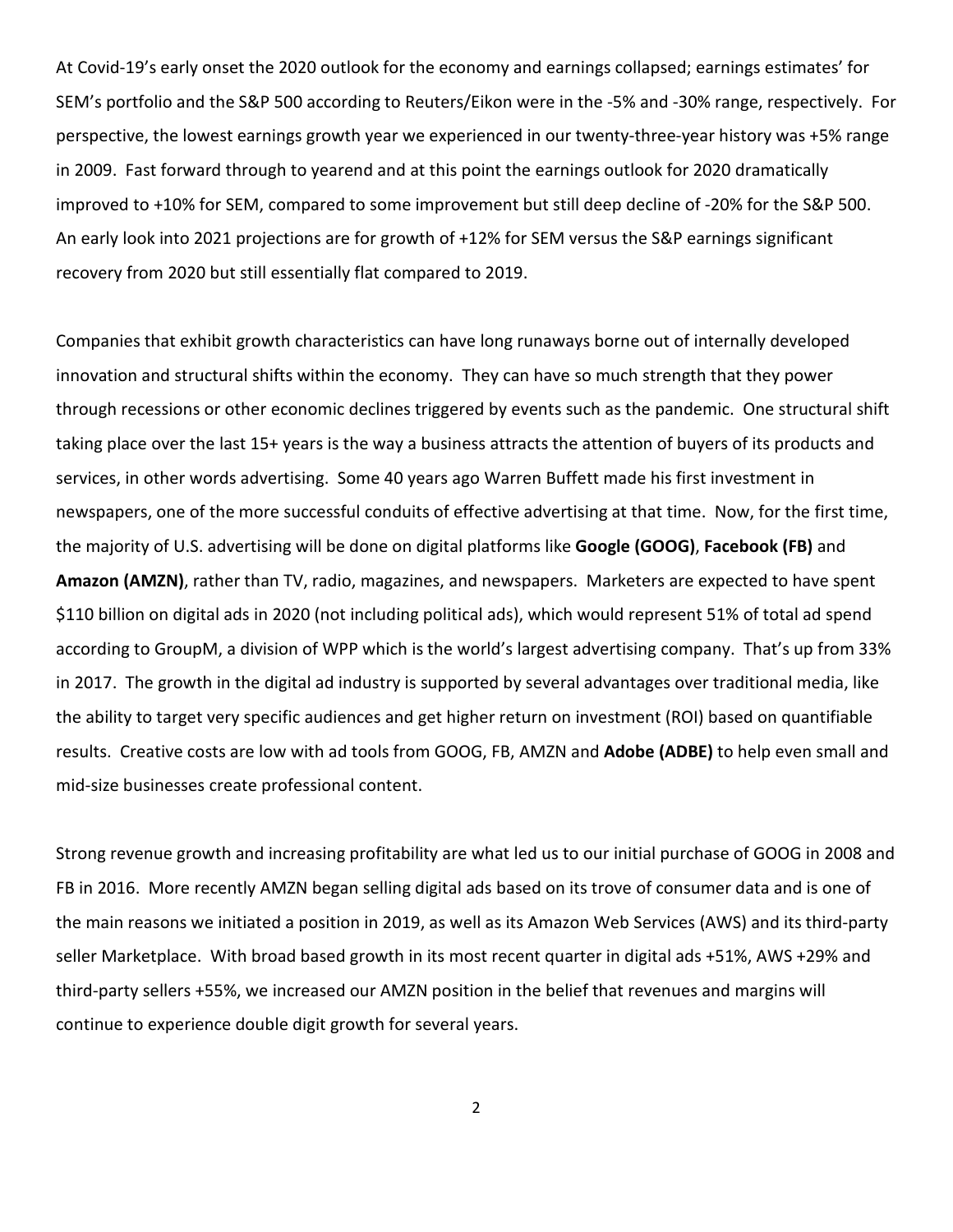But with long runways of growth and profitability comes competition and as previously mentioned, regulatory scrutiny. In the last year the U.S. has stepped up its analysis of big technology companies at both the federal and state level regarding antitrust issues and monopolistic behavior. The European Union was an early critic of GOOG, FB, and AMZN claiming the companies abused their market leading positions and requiring them to pay billions of dollars in fines. Yet, the businesses maintain industry leading market share in Europe and continue to grow 15-20% a year.

One of our largest positions, **Microsoft (MSFT)** was the center of similar scrutiny for more than two decades. They eventually settled with the Department of Justice and successfully argued that the company didn't need to be split into separate businesses. Management acknowledged later they were distracted by litigation which led to several years of missed innovation and flat profitability and was the reason we sold our position in 2015. MSFT found its way back with tremendous growth in cloud services in the last few years under new CEO, Satya Nadella, and as a result we repurchased it in 2018. The company was just ranked first out of 250 as the best managed company in a survey by the Drucker Institute and we expect MSFT to continue to execute well.

We have had other portfolio companies that have navigated and continue to navigate today the constant change in competitive and regulatory waters, such as **Visa (V)** and **Mastercard (MA).** These two companies have had a long runway of success and are leaders in the transition to a cashless society. We have always believed that excess profits from successful businesses attract competition from peers and new market entrants. We think competition is a greater long-term threat than regulation. More than ever GOOG, FB AMZN, AAPL and MSFT compete against each other, as well as upstarts such as Trade Desk Inc., to attract digital advertising customers. Much in the same way, V and MA battle innovators such as **PayPal (PYPL)**, Square and others. Although no set of government actions are exactly alike, we will watch closely for data points that handcuff our businesses and more importantly impact their competitiveness and profitability; though our experience tells us that innovation always moves faster than the regulatory environment.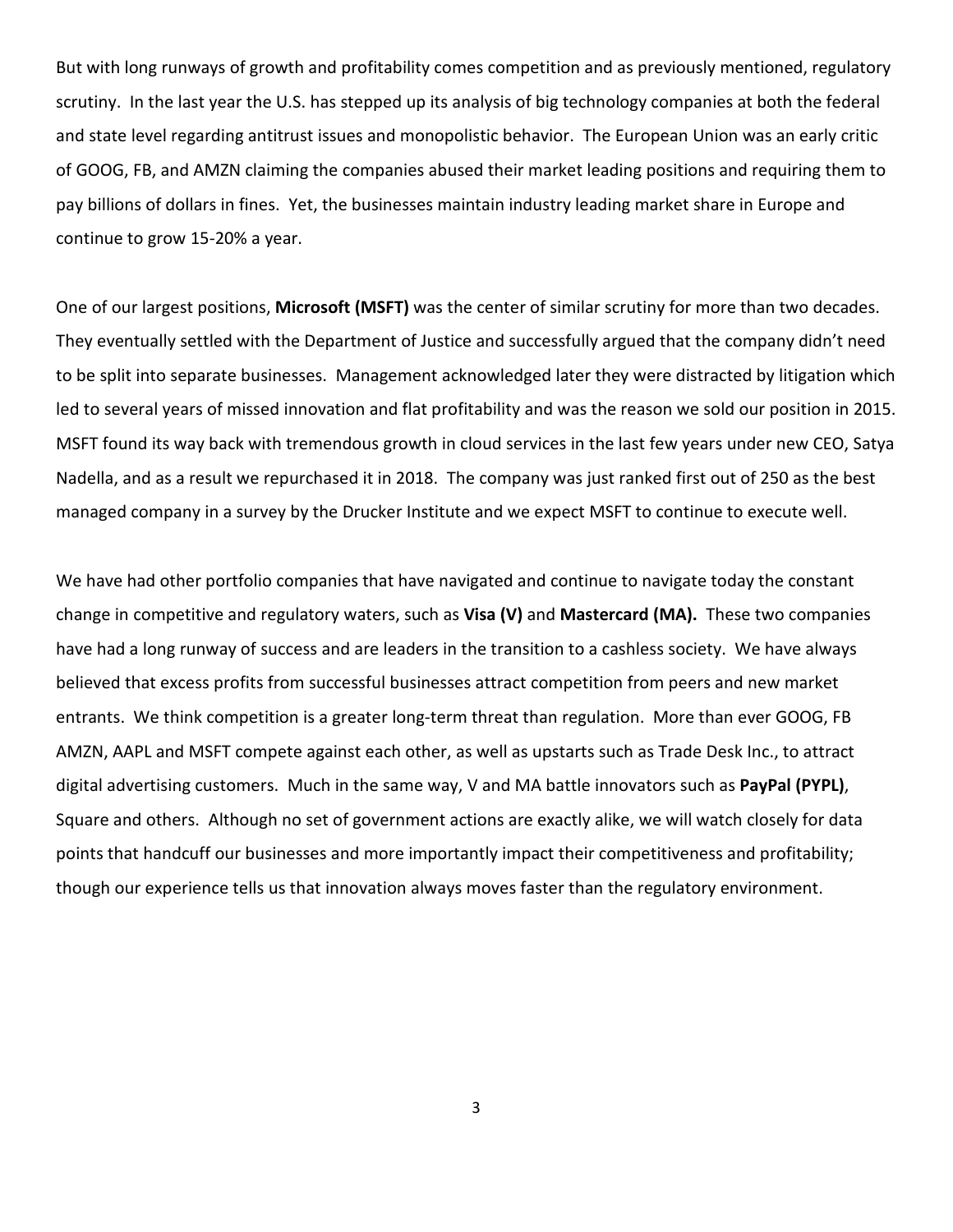### Portfolio Update

With our bias for growth, we have followed biotechnology firm **Regeneron Pharmaceuticals (REGN)** for a few years. REGN's most successful product is Eylea, a treatment for retinal eye diseases like wet AMD (age-related macular degeneration) and diabetic eye disease. Eylea sales were +11% in the third quarter as it continues to gain market share. Another core brand is Dupixent for atopic dermatitis and asthma, which grew +69% to generate \$1 billion in quarterly sales for the first time. The company has been in the headlines lately with its antibody cocktail for Covid-19 that not only reduces the viral load but also reduces hospitalizations in severe cases (President Trump was given REGN-COV2 when he was diagnosed with Covid). REGN has a broad and diverse pipeline of treatments with 20 compounds under development for degenerative eye diseases, inflammatory disorders, and cancer. Sales should be +8% and earnings +20% in 2020 with slightly better results expected in 2021. We will look for opportunities to increase our position as REGN executes on these goals.

Trading decisions are always relative for us, especially if our cash position is low. In order to increase AMZN and initiate a position in REGN, we sold our small position in Honeywell (HON) after reducing it last quarter due to a slower recovery in their Aerospace and Energy segments. With the drag of these two units, Honeywell may not grow their earnings until 2022. We also trimmed our Mastercard position due to general softness in cross border transactions, an important business segment for both V and MA.

In other portfolio news, our core holding **Home Depot (HD)** acquired its former subsidiary **HD Supply Holdings (HDS)** for \$8 billion (HD spun off HDS in 2007 to focus on retail). With a new executive team, Home Depot is reacquiring HD Supply from a position of strength to grow its presence in the highly fragmented \$55 billion MRO market (maintenance, repair and operations). HDS fits into Home Depot's emerging digital strategy for B2B (business to business) sales and will allow commercial customers to buy online or in store. The transaction is expected to accelerate sales growth and be accretive to fiscal 2021 earnings as well as create long term shareholder value.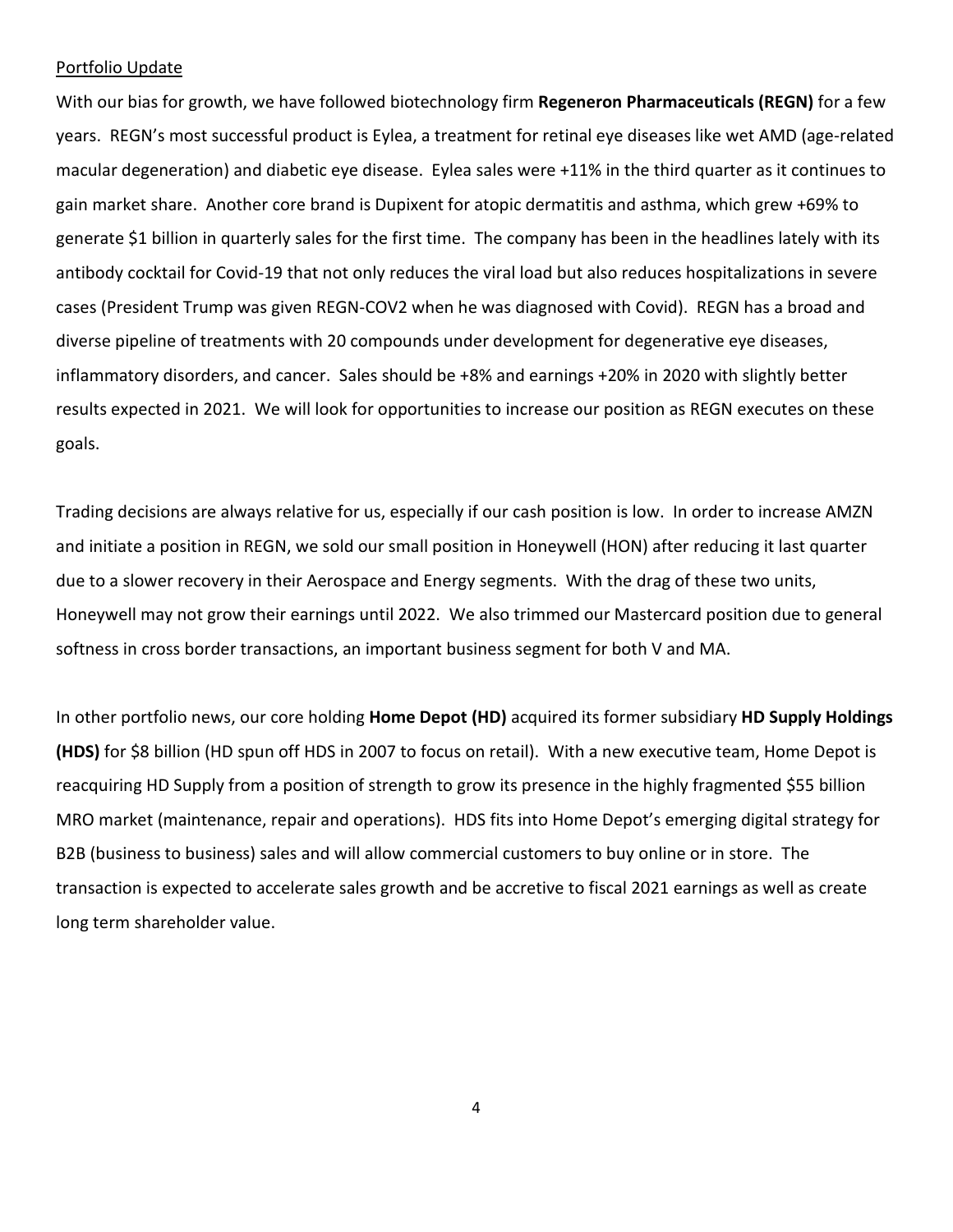### 2021, post-election

In our October letter we promised some post-election comments. As discussed in previous letters, we typically do not take a stand on politics and do not allow political events, interesting as they may be, to cloud our investment selection process. However, as we all know this was not a normal year, politically speaking or in any other sense. Regardless of your preference, the Presidential race has been decided to the satisfaction of approximately half the country and the displeasure of the other half; it was a close race. The Democrats held on to a majority of the House, while losing some ground. As of this writing, the Georgia Senate runoff, which will effectively establish control of the chamber, has not been decided. At the end of the day, we don't expect these developments, in and of themselves, to have a major impact on our portfolio companies, though they could impact financial planning for individuals.

Our election comments may not bring any depth, but that is as deep as we will get when it comes to politics. As is frequently done in political commentary on television, we will bring in another expert. How about the Oracle of Omaha, Warren Buffett? Here are two of his old quotes that still give us perspective today: *"We will continue to ignore political and economic forecasts which are an expensive distraction for many investors and businessmen."* and *"Forecasts may tell you a great deal about the forecaster; they tell you nothing about the future."*

Fighting the Covid-19 pandemic has been a global battle this year. Sadly, still more lives will be lost in the fight against the virus as we face what will likely be the final surge this winter. We will continue living with it, albeit with lower prevalence, for quite some time. There is still much to do to help those that were disproportionately impacted, both economically and health-wise. We give our utmost thanks to the dedication of healthcare, first responders and frontline workers that have helped so many in need, and as always, our respect to those that serve to support and fight for freedom and safety.

Back in March, it was very difficult to envision a light at end of the tunnel. But that light is starting to beam through the cracks in the Covid-19 foundation. It is a modern miracle and has truly been amazing to watch the short development time for vaccines and treatments by the pharmaceutical industry. In 2021 we have an important year ahead, the vaccine and Covid-19 therapy distribution will be the largest global program ever conducted, and as expected the roll-out is already facing some logistical bumps.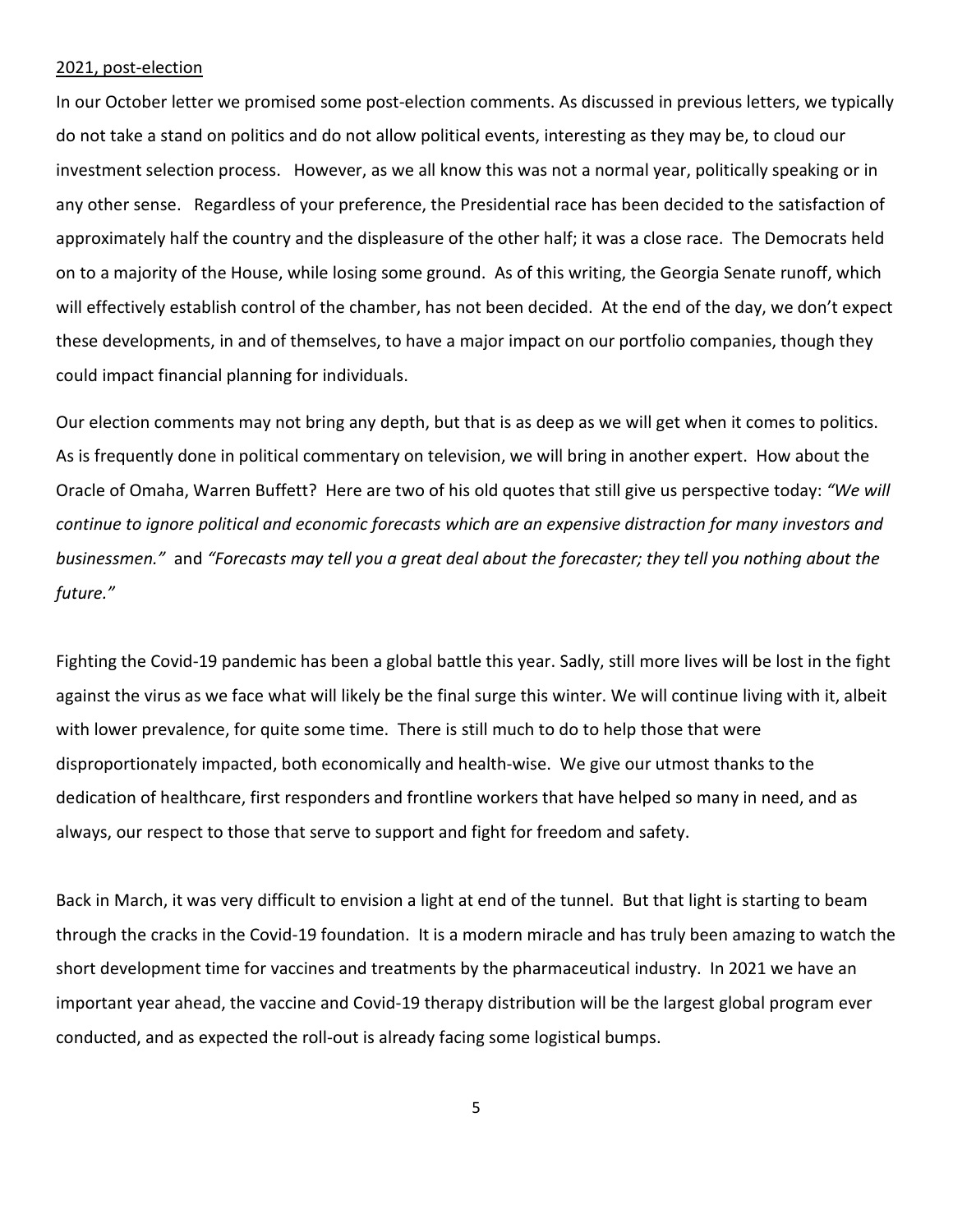Our focus remains, as always, on the fundamentals of individual businesses, and the ever-evolving economic landscape shaped by both natural and unnatural circumstances, advances in innovation, science and technology. We also keep a close eye on changes in trade, antitrust, patent law and tax policies, but are of the opinion that businesses with competitive advantages survive, adjust and excel.

We are grateful to our clients for allowing us to guide them on the path of investment management and building wealth over decades. Warren Buffett said it best 25 years ago in his 1996 annual report that there are "few thoughts worth remembering." To paraphrase: "Intelligent investing is not complex, though that is far from saying that it is easy….your goal…should simply be to purchase at a rational price a part interest …in a business whose earnings….will be materially higher five, ten and twenty years from now…." This is precisely what SEM has strived to do with solid success during the first 23 years and will continue to work on for the next two decades and beyond. We included the complete quote in a separate page that we hope will find its place in your regular or home office, much like it has for every colleague at SEM. Best wishes to all for a healthy and successful 2021. Thank you for your confidence and trust and as always, we will keep working hard at it.

Sincerely,

**Don Amy** Donald R. Jowdy **Amy Lord, CFA** 

CEO/CIO Senior Vice President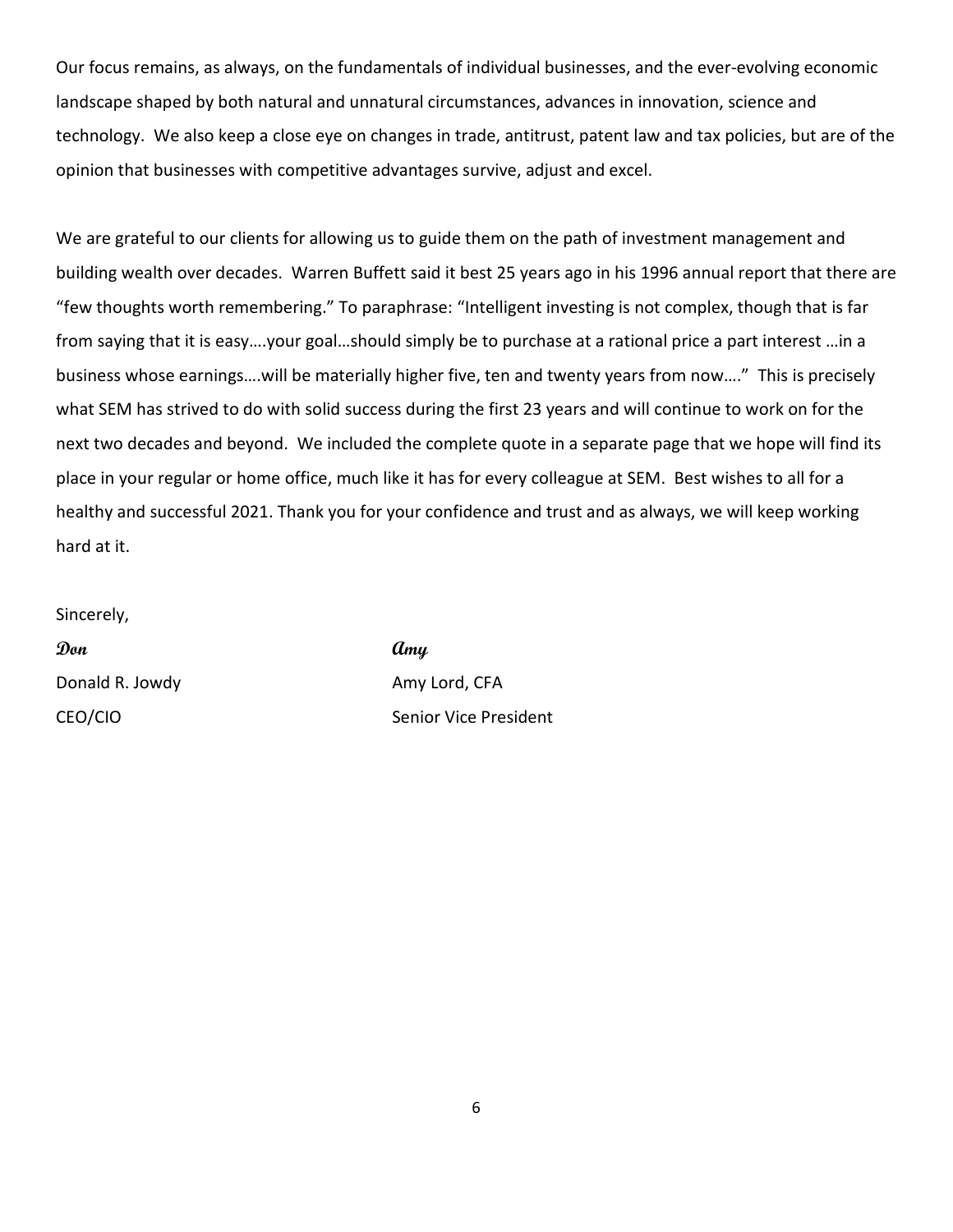# *Suncoast Equity Management, LLC*

Performance results versus the Standard & Poor's 500 Index

| <b>Time Period</b>          | <b>SEM</b><br>$%$ Return* | <b>S&amp;P 500</b><br>% Return | <b>SEM - Value</b><br>of \$1,000,000 | <b>S&amp;P 500 - Value</b><br>of \$1,000,000 |
|-----------------------------|---------------------------|--------------------------------|--------------------------------------|----------------------------------------------|
| One-Year $(2020)$           | $+26.7%$                  | $+18.4%$                       | \$1,267,300                          | \$1,184,000                                  |
| Three-Year                  | $+20.3%$                  | $+14.2%$                       | \$1,739,300                          | \$1,488,500                                  |
| Five-Years                  | $+17.2\%$                 | $+15.2\%$                      | \$2,209,100                          | \$2,030,400                                  |
| Seven-Years                 | $+14.2%$                  | $+12.9%$                       | \$2,525,100                          | \$2,340,300                                  |
| Ten-Years                   | $+15.6%$                  | $+13.9%$                       | \$4,277,500                          | \$3,670,000                                  |
| <i>Inception (23 Years)</i> | $+10.2\%$                 | $+8.1\%$                       | \$9,334,500                          | \$5,974,100                                  |

\* Composite results of all SEM Select Growth managed accounts, net of all fees.

Note: Performance for the three, five, seven, ten, and since inception year periods represent the annual average rates of return